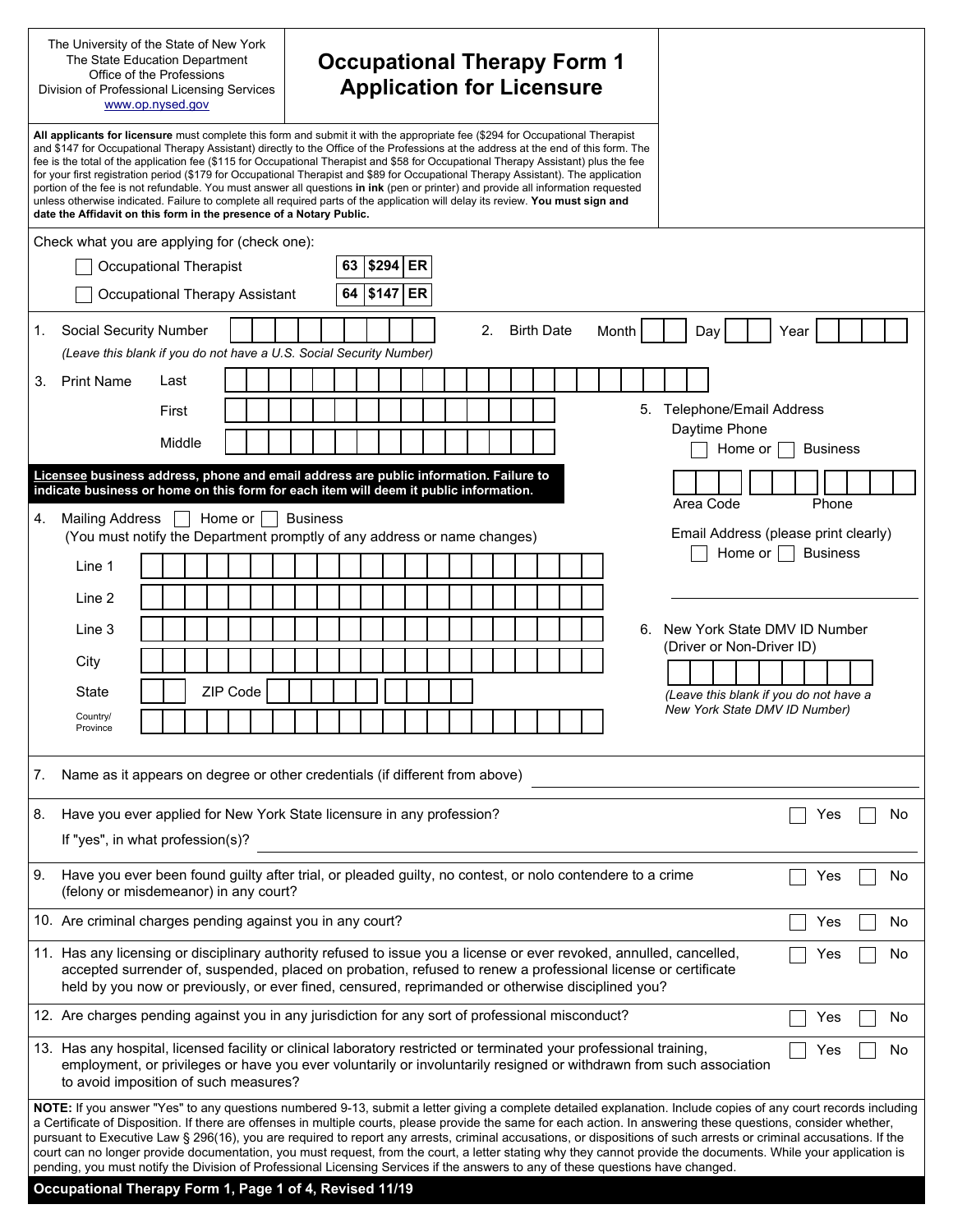|      | 14. Do you now hold, or have you ever held, a license or certificate to practice any profession in any state or jurisdiction? Thes<br>If yes, you must list all licenses/certificates, states or jurisdictions and provide appropriate information in the columns below or<br>your application will be delayed. A Form 3 must be submitted for each professional license/certificate listed unless it is a<br>license/certificate issued by the New York State Education Department. See the Applicant instructions on Form 3 for specific<br>information about completing and submitting the form. |                       |                                    |                               | No                                                                                                                                        |
|------|-----------------------------------------------------------------------------------------------------------------------------------------------------------------------------------------------------------------------------------------------------------------------------------------------------------------------------------------------------------------------------------------------------------------------------------------------------------------------------------------------------------------------------------------------------------------------------------------------------|-----------------------|------------------------------------|-------------------------------|-------------------------------------------------------------------------------------------------------------------------------------------|
|      | Professional Title                                                                                                                                                                                                                                                                                                                                                                                                                                                                                                                                                                                  | State or Jurisdiction | Date License/Certificate<br>Issued | License/Certificate<br>Number | Limitations<br>on License/Certificate                                                                                                     |
|      |                                                                                                                                                                                                                                                                                                                                                                                                                                                                                                                                                                                                     |                       |                                    |                               |                                                                                                                                           |
|      |                                                                                                                                                                                                                                                                                                                                                                                                                                                                                                                                                                                                     |                       |                                    |                               |                                                                                                                                           |
|      |                                                                                                                                                                                                                                                                                                                                                                                                                                                                                                                                                                                                     |                       |                                    |                               |                                                                                                                                           |
|      | 15. You must complete all information for all schools/colleges/universities attended or your application will be considered<br>incomplete. If you were educated outside the U.S., you must submit a copy of your degree/diploma/certificate in the original<br>language.<br>High School/Secondary School or Equivalency Diploma Issuer - Please complete the section below with details about your high<br>will be considered an incomplete application.                                                                                                                                            |                       |                                    |                               | school/secondary school or equivalency diploma issuer. Attach additional sheets if you attended multiple schools. Any missing information |
|      | Name of School                                                                                                                                                                                                                                                                                                                                                                                                                                                                                                                                                                                      |                       |                                    |                               |                                                                                                                                           |
| City |                                                                                                                                                                                                                                                                                                                                                                                                                                                                                                                                                                                                     | State/Province        |                                    | Country                       |                                                                                                                                           |
|      | Number of years attended                                                                                                                                                                                                                                                                                                                                                                                                                                                                                                                                                                            | Attendance from       | to<br>mo.<br>yr.                   | mo.<br>yr.                    | Completion date<br>mo.<br>yr.                                                                                                             |
|      | Professional Education - Please complete the section below with details about your professional education. Use spaces below as<br>needed and attach additional sheets if necessary. Any missing information will be considered an incomplete application.                                                                                                                                                                                                                                                                                                                                           |                       |                                    |                               |                                                                                                                                           |
| а.   | <b>Name of School</b>                                                                                                                                                                                                                                                                                                                                                                                                                                                                                                                                                                               |                       |                                    |                               |                                                                                                                                           |
|      | City                                                                                                                                                                                                                                                                                                                                                                                                                                                                                                                                                                                                | State/Province        |                                    | Country                       |                                                                                                                                           |
|      | Major/Concentration                                                                                                                                                                                                                                                                                                                                                                                                                                                                                                                                                                                 |                       |                                    |                               |                                                                                                                                           |
|      | Number of years attended                                                                                                                                                                                                                                                                                                                                                                                                                                                                                                                                                                            | Attendance from       | mo.<br>yr.                         | to<br>mo.<br>yr.              |                                                                                                                                           |
|      | Title of Degree/Diploma/Certificate awarded (in original language)                                                                                                                                                                                                                                                                                                                                                                                                                                                                                                                                  |                       |                                    |                               | Still in progress<br>0r                                                                                                                   |
|      | Date Degree/Diploma/Certificate awarded                                                                                                                                                                                                                                                                                                                                                                                                                                                                                                                                                             |                       |                                    |                               |                                                                                                                                           |
| b.   | <b>Name of School</b>                                                                                                                                                                                                                                                                                                                                                                                                                                                                                                                                                                               | mo.<br>yr.            |                                    |                               |                                                                                                                                           |
|      | City                                                                                                                                                                                                                                                                                                                                                                                                                                                                                                                                                                                                | State/Province        |                                    | Country                       |                                                                                                                                           |
|      | Major/Concentration                                                                                                                                                                                                                                                                                                                                                                                                                                                                                                                                                                                 |                       |                                    |                               |                                                                                                                                           |
|      | Number of years attended                                                                                                                                                                                                                                                                                                                                                                                                                                                                                                                                                                            | Attendance from       |                                    | to                            |                                                                                                                                           |
|      | Title of Degree/Diploma/Certificate awarded (in original language)                                                                                                                                                                                                                                                                                                                                                                                                                                                                                                                                  |                       | mo.<br>yr.                         | mo.<br>yr.                    | Still in progress<br>0r                                                                                                                   |
|      | Date Degree/Diploma/Certificate awarded                                                                                                                                                                                                                                                                                                                                                                                                                                                                                                                                                             |                       |                                    |                               |                                                                                                                                           |
| С.   | Name of School                                                                                                                                                                                                                                                                                                                                                                                                                                                                                                                                                                                      | mo.<br>yr.            |                                    |                               |                                                                                                                                           |
|      | City                                                                                                                                                                                                                                                                                                                                                                                                                                                                                                                                                                                                | State/Province        |                                    | Country                       |                                                                                                                                           |
|      | Major/Concentration                                                                                                                                                                                                                                                                                                                                                                                                                                                                                                                                                                                 |                       |                                    |                               |                                                                                                                                           |
|      | Number of years attended                                                                                                                                                                                                                                                                                                                                                                                                                                                                                                                                                                            | Attendance from       |                                    | to                            |                                                                                                                                           |
|      |                                                                                                                                                                                                                                                                                                                                                                                                                                                                                                                                                                                                     |                       | mo.<br>yr.                         | mo.<br>yr.                    |                                                                                                                                           |
|      | Title of Degree/Diploma/Certificate awarded (in original language)                                                                                                                                                                                                                                                                                                                                                                                                                                                                                                                                  |                       |                                    |                               | Still in progress<br>Or                                                                                                                   |
|      | Date Degree/Diploma/Certificate awarded                                                                                                                                                                                                                                                                                                                                                                                                                                                                                                                                                             | mo.<br>yr.            |                                    |                               |                                                                                                                                           |
|      | 16. Have you taken the examination given by the National Board of Certification in Occupational Therapy?                                                                                                                                                                                                                                                                                                                                                                                                                                                                                            |                       |                                    |                               | No.<br>Yes                                                                                                                                |
|      | Date of Examination:                                                                                                                                                                                                                                                                                                                                                                                                                                                                                                                                                                                | Exam Score            | Date Certified:                    |                               |                                                                                                                                           |
|      | day<br>mo.                                                                                                                                                                                                                                                                                                                                                                                                                                                                                                                                                                                          | yr.                   |                                    | mo.<br>day                    | yr.                                                                                                                                       |
|      | Occupational Therapy Form 1, Page 2 of 4, Revised 11/19                                                                                                                                                                                                                                                                                                                                                                                                                                                                                                                                             |                       |                                    |                               |                                                                                                                                           |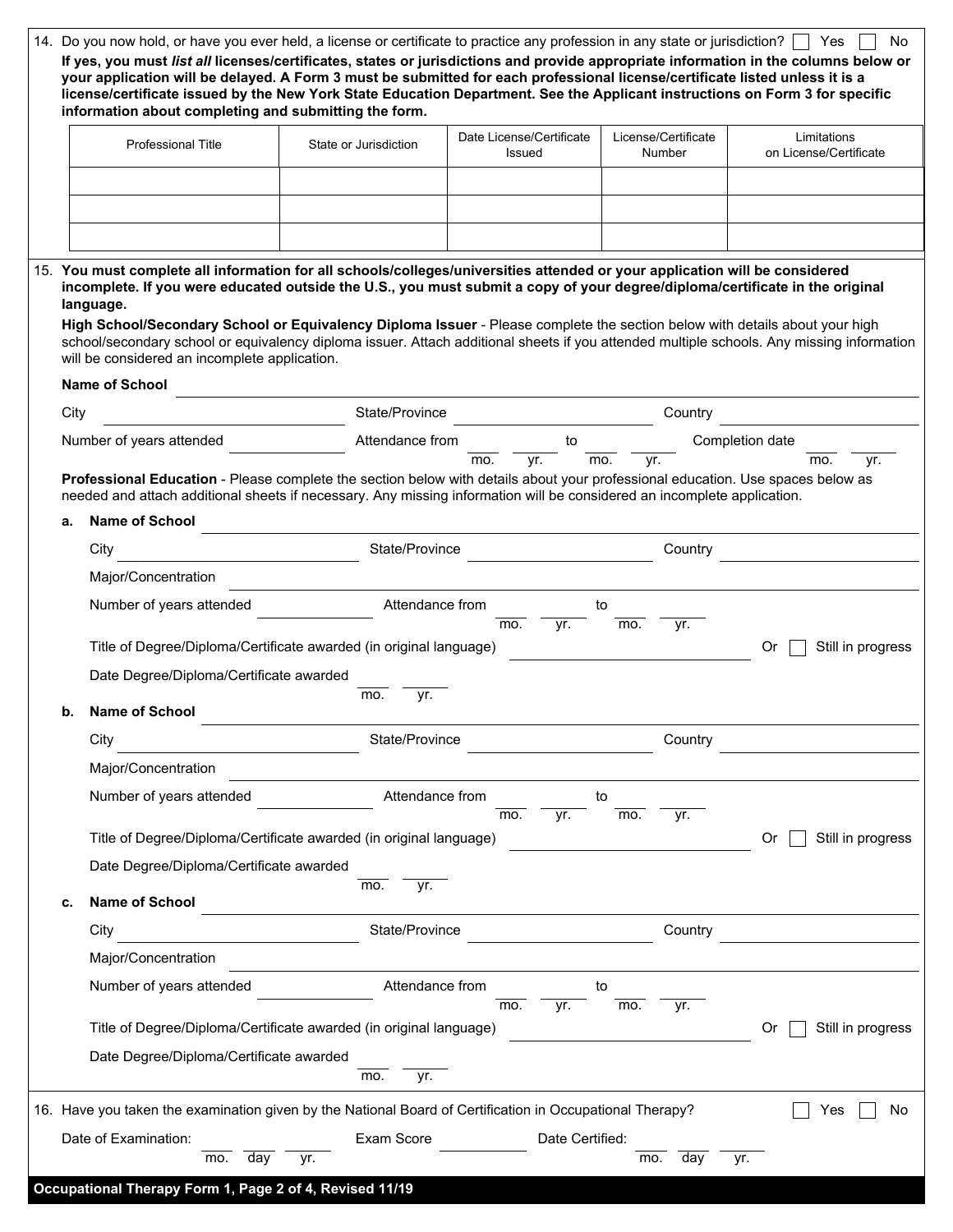| 17. Child Support Obligation |  |
|------------------------------|--|
|                              |  |

|              | Everyone applying for a professional license, permit, or registration, or any renewal thereof, must certify that, as of the date of the filing,<br>she or he is, or is not, under an obligation to pay child support*. Individuals who are four months or more in arrears in child support<br>or who have failed to comply with a summons, subpoena or warrant relating to a paternity or child support proceeding may be<br>subject to suspension of their business, professional, drivers and/or recreational licenses and permits. The intentional submission<br>of false written statements for the purpose of frustrating or defeating the lawful enforcement of support obligations is punishable under<br>section 175.35 of the Penal Law. |
|--------------|---------------------------------------------------------------------------------------------------------------------------------------------------------------------------------------------------------------------------------------------------------------------------------------------------------------------------------------------------------------------------------------------------------------------------------------------------------------------------------------------------------------------------------------------------------------------------------------------------------------------------------------------------------------------------------------------------------------------------------------------------|
| obligations. | You must complete this section before we can issue the credential for which you have applied. Individuals who are not in compliance with<br>their obligation to pay child support can be issued a credential for no more than six months in order to comply with their child support                                                                                                                                                                                                                                                                                                                                                                                                                                                              |
|              | CHECK ONLY A OR B BELOW. If you check B, you must check one of the five statements listed below it.                                                                                                                                                                                                                                                                                                                                                                                                                                                                                                                                                                                                                                               |
| A            | I am not under an obligation to pay child support;                                                                                                                                                                                                                                                                                                                                                                                                                                                                                                                                                                                                                                                                                                |
| Or           |                                                                                                                                                                                                                                                                                                                                                                                                                                                                                                                                                                                                                                                                                                                                                   |
| В            | I am under an obligation to pay child support and (please check only one of the following)                                                                                                                                                                                                                                                                                                                                                                                                                                                                                                                                                                                                                                                        |
|              | I am current and am not four months or more in arrears in the payment of child support; or,                                                                                                                                                                                                                                                                                                                                                                                                                                                                                                                                                                                                                                                       |
|              | I am making payments by income execution or by court agreed payment plan or by a plan agreed to by the parties; or,                                                                                                                                                                                                                                                                                                                                                                                                                                                                                                                                                                                                                               |
|              | The child support obligation is the subject of a pending court proceeding; or,                                                                                                                                                                                                                                                                                                                                                                                                                                                                                                                                                                                                                                                                    |
|              | I am receiving public assistance or supplemental security income; or,                                                                                                                                                                                                                                                                                                                                                                                                                                                                                                                                                                                                                                                                             |
|              | None of the above four statements apply.                                                                                                                                                                                                                                                                                                                                                                                                                                                                                                                                                                                                                                                                                                          |
|              | *New York State General Obligations Law, section 3-503                                                                                                                                                                                                                                                                                                                                                                                                                                                                                                                                                                                                                                                                                            |
|              |                                                                                                                                                                                                                                                                                                                                                                                                                                                                                                                                                                                                                                                                                                                                                   |
|              | 18. Citizenship/Immigration Status                                                                                                                                                                                                                                                                                                                                                                                                                                                                                                                                                                                                                                                                                                                |
|              | Federal law and the Regulations of the Commissioner of Education (8 NYCRR §59.4) limit the issuance of professional licenses,<br>registrations and limited permits to United States citizens or qualified aliens. To comply with Federal law and Commissioner's regulation,<br>you must complete this section of this form and check the appropriate box below which indicates your citizenship/immigration status.                                                                                                                                                                                                                                                                                                                               |
|              |                                                                                                                                                                                                                                                                                                                                                                                                                                                                                                                                                                                                                                                                                                                                                   |
| I am:        |                                                                                                                                                                                                                                                                                                                                                                                                                                                                                                                                                                                                                                                                                                                                                   |
| А.           | A United States citizen or National.                                                                                                                                                                                                                                                                                                                                                                                                                                                                                                                                                                                                                                                                                                              |
| В.           | An alien lawfully admitted for permanent residence in the United States.                                                                                                                                                                                                                                                                                                                                                                                                                                                                                                                                                                                                                                                                          |
| С.           | An alien granted asylum under Section 208 of the Immigration and Nationality Act.                                                                                                                                                                                                                                                                                                                                                                                                                                                                                                                                                                                                                                                                 |
| D.           | A refugee granted asylum under Section 207 of the Immigration and Nationality Act.                                                                                                                                                                                                                                                                                                                                                                                                                                                                                                                                                                                                                                                                |
| Е.           | An alien paroled into the United States under Section 212 (d)(5) of the Immigration and Nationality Act for a period of at least 1<br>year.                                                                                                                                                                                                                                                                                                                                                                                                                                                                                                                                                                                                       |
| F.           | An alien whose deportation is being withheld under Section 241 (b)(3) of the Immigration and Nationality Act.                                                                                                                                                                                                                                                                                                                                                                                                                                                                                                                                                                                                                                     |
| G.           | An alien granted conditional entry pursuant to Section 203 (a)(7) of the Immigration and Nationality Act as in effect prior to April<br>1980.                                                                                                                                                                                                                                                                                                                                                                                                                                                                                                                                                                                                     |
| Η.           | Non Immigrant (Temporarily in U.S.) Please list Visa type or immigration status or attach a copy of your passport if you are not<br>required to have a Visa to enter the United States                                                                                                                                                                                                                                                                                                                                                                                                                                                                                                                                                            |
| I.           | I am an alien not unlawfully present in the United States pursuant to the Deferred Action for Childhood Arrivals (DACA) relief or<br>similar relief from deportation. Please specify                                                                                                                                                                                                                                                                                                                                                                                                                                                                                                                                                              |
| J.           | I do not reside in the United States.                                                                                                                                                                                                                                                                                                                                                                                                                                                                                                                                                                                                                                                                                                             |
|              | If you checked any of the boxes from B-I, enter your alien registration number or control number issued by the United States Citizenship<br>and Immigration Services (USCIS):<br><b>USCIS number</b>                                                                                                                                                                                                                                                                                                                                                                                                                                                                                                                                              |
|              | QUESTIONS ABOUT YOUR IMMIGRATION STATUS AND WHETHER OR NOT IT IS A QUALIFYING STATUS UNDER FEDERAL<br>LAW SHOULD BE DIRECTED TO THE U.S. CITIZENSHIP AND IMMIGRATION SERVICES (USCIS) BY CALLING 1-800-375-5283,<br>OR VISIT THE USCIS WEBSITE.                                                                                                                                                                                                                                                                                                                                                                                                                                                                                                   |